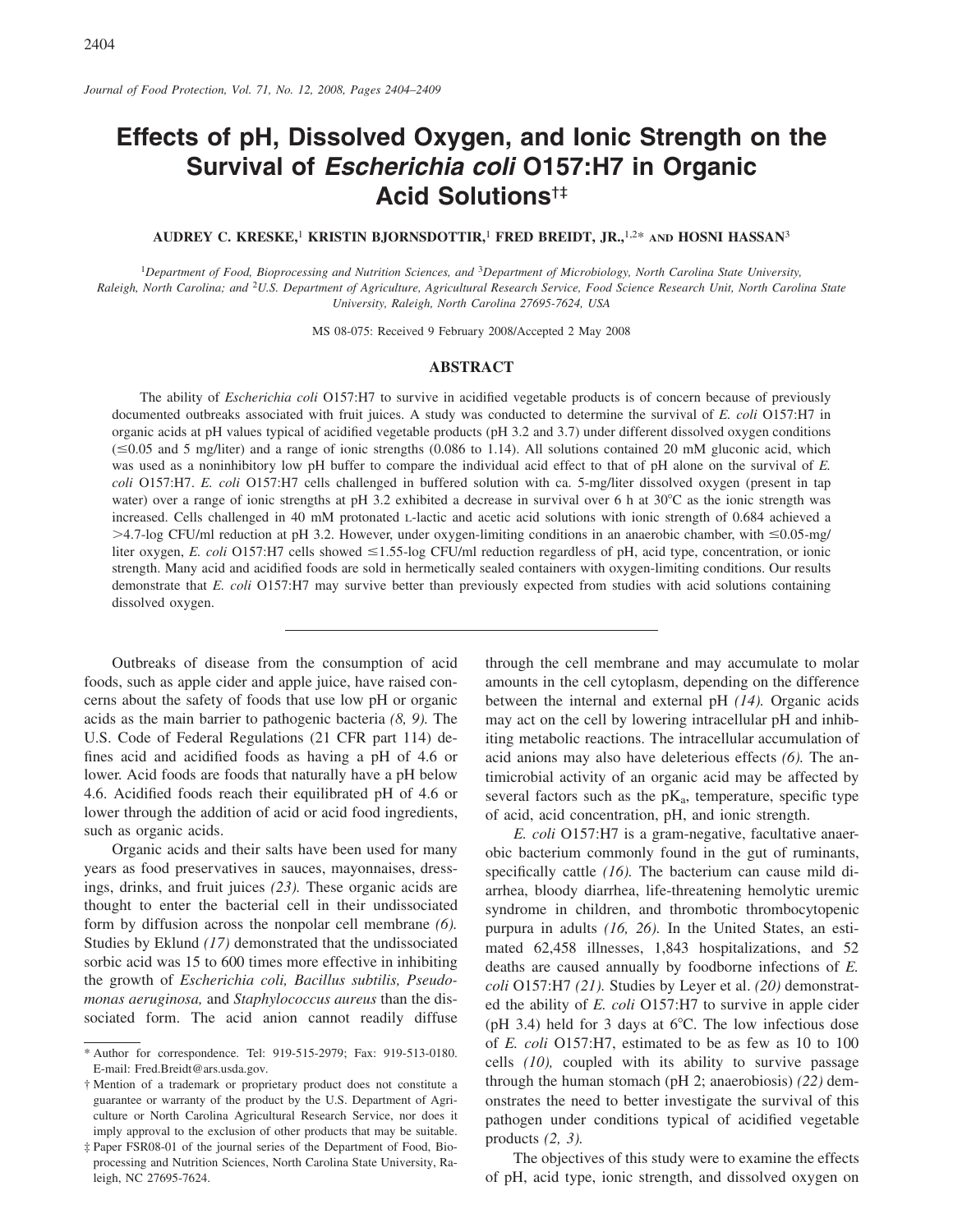2405

the survival of E. coli O157:H7 cells. Many acidified vegetable products have brine pH values between 3.0 and 3.3 (condiments) or around pH 3.7 (acidified cucumber pickles). Salt concentrations for acidified vegetables typically range from 2 to 4% NaCl, equivalent to ionic strength values of 0.342 and 0.684, respectively. These products are prepared in hermetically sealed jars, resulting in an anaerobic environment. Our results indicate that E. coli O157: H7 may survive better than previously expected from studies in which anaerobic conditions were not considered.

# **MATERIALS AND METHODS**

Bacterial strains. E. coli B200 (strain O157:H7, ATCC 43888, human feces isolate), E. coli B201 (strain O157:H7, SRCC 1675, apple cider outbreak isolate), E. coli B202 (strain O157:H7, SRCC 1486, salami outbreak isolate), E. coli B203 (strain O157: H7, SRCC 206, ground beef isolate), and E. coli B204 (strain O157:H7, SRCC 1941, pork isolate) were used.

Preparation of inocula for acid challenge. E. coli B202 was used in these experiments because it has been shown to be the most acid resistant of the five listed above  $(1)$ . Stock cultures of E. coli B202 stored in tryptic soy broth (TSBG; BBL/Difco, Becton Dickinson, Sparks, Md.) supplemented with 1% glucose (Sigma Chemical Co., St. Louis, Mo.) and 16% glycerol at  $-80^{\circ}$ C were streaked by loop inoculum (ca. 10  $\mu$ I) onto tryptic soy agar (TSAG; BBL/Difco, Becton Dickinson) supplemented with 1% glucose and incubated for 24 h at 30°C (to be consistent with the temperature of acid treatments). Three colonies of strain B202 were then transferred by loop inoculum into 10 ml of TSBG and incubated statically for ca. 18 h at 30°C to induce acid resistance as previously described (7). The overnight cultures typically attained  $10^9$  CFU/ml and a pH of approximately 4.9. Cultures were centrifuged (3,000  $\times$  g, 10 min, 23  $\pm$  2°C), washed, and resuspended in 0.85% saline solution. To determine initial populations, cells were serially diluted, spiral plated in duplicate (model 4000, Spiral Biotech, Inc., Norwood, Mass.) on TSAG, and incubated at 30°C for 24 h.

Preparation of inocula for acidified cucumber brine. Five strains of E. coli O157:H7 were used: E. coli B200, E. coli B201, E. coli B202, E. coli B203, and E. coli B204. Cultures were prepared as described previously (2). Briefly, each strain was grown statically in TSBG for 18 h as described above. The cell suspensions, containing approximately 10<sup>9</sup> CFU/ml, were centrifuged, and the cell pellet was resuspended in 0.1 fraction of the original culture volume by using sterile saline (0.85% NaCl). Equal amounts of each suspension were combined into a cocktail. The initial inoculum in the cucumber brine was approximately 10<sup>8</sup> CFU/ml for the strain mixture. The initial cell concentration was determined by plating as described above.

Preparations of acid solutions. Calculations of pH, ionic strength, and protonated acid concentrations for the buffered acid solutions were made using custom Matlab routines (pHtools, available at: http://www.mathworks.com/matlabcentral) as previously described  $(15)$ . This program also allows for the adjustment of  $pK_a$  values based on ionic strength and temperature. L-lactic and acetic acid (Sigma) were tested at concentrations ranging from 0.1 to 40 mM. We used L-lactic acid for our experiments because we have found that D-lactic acid can have a protective effect on the survival of E. coli O157:H7 at pH 3.2, compared to the inhibition caused by buffered control solution at the same pH (2). All solutions contained gluconic acid (Sigma), which was used as a noninhibitory low pH buffer (20 mM) to determine the inhibitory effects of pH 3.2 and 3.7 in the absence of added organic acids as previously described  $(3)$ . Solutions containing only 20 mM gluconic acid (buffered solution, with no additional organic acid) were used as the controls. The acid solutions were adjusted using HCl or NaOH to reach the desired pH of 3.2 or 3.7, and NaCl was added, as needed, to produce the indicated ionic strength of 0.342 or 0.684. Solutions incubated in the anaerobic chamber (COY, Grass lake, Mich.) were allowed to equilibrate for at least 48 h prior to use. The mixed anaerobic gas atmosphere consisted of 5%  $CO_2$ , 10%  $H_2$ , and 85%  $N_2$ . The dissolved oxygen content of solutions was measured using the CellOx 325 dissolved oxygen sensor (WTW, Weilheim, Germany). The lower limit of detection with this instrument was ca. 0.05 mg/liter.

Acid challenge. The acid solutions (180  $\mu$ l) were dispensed into wells of a 96-well microtiter plate (Microtest flat bottom plate, BD, Franklin Lakes, N.J.) and allowed to equilibrate at 30°C for 1 h before the inoculum was added. The inoculum  $(20 \mu l)$ resulted in an initial cell suspension of ca.  $2 \times 10^8$  CFU/ml. The solutions were vortexed for 30 s and incubated statically for 6 h at  $30^{\circ}$ C. After incubation, 100 µl of the test suspension was diluted in 900 µl of 50 mM MOPS (morpholinepropanesulfonic acid) buffer (Sigma) adjusted to pH 7.2, and the solution was vortexed to facilitate neutralization. Suspensions were serially diluted in 450 µl of saline solutions and plated in duplicate on TSAG. The lower limit for detection of bacterial cells by this method was ca.  $4 \times 10^3$  CFU/ml. The plates were incubated at 30°C for 24 h to determine the reduction in viable cells.

Acid challenge in acidified cucumber brine. Acidified pickles were prepared as previously described (4). Briefly, size 2B cucumbers (ca. 4 cm in diameter) were obtained from a local supplier. Cucumbers (789  $\pm$  2 g) were packed in 1.36-liter (46oz) glass jars filled with 571  $\pm$  2 ml of brine solution (4% sodium chloride, 0.2% calcium chloride) to equilibrate at 2% sodium chloride, 0.1% calcium chloride, and pH 3.3. Food grade vinegar (20%) acetic acid) was used to achieve the target pH (ca. 400 mM acetic acid). After filling and sealing, the jars were heat processed so that the cold point of each jar was held at 74.4°C for 15 min. The jars were stored at 25°C for at least 10 days to allow the equilibration of water-soluble components (e.g., acids, salt, and sugars) between the brine solution and the cucumbers. Brine was removed from the jars and added to double-walled fermentation flasks as previously described  $(5)$ . Remaining jars and flasks were inoculated with a cocktail of five E. coli O157:H7 strains prepared as described above to give an initial inoculum of  $10<sup>8</sup>$  CFU/ml. Jars were sampled through rubber septa affixed to the lids as previously described (4). Both the jars and flasks were incubated at  $30^{\circ}$ C, and brine samples (0.5 ml) were taken at the indicated time intervals, serially diluted, and plated as described above.

Statistical analysis. Experiments with buffered acid solutions were replicated three times with two test solutions per replicate, and brine experiments were carried out in triplicate. Log reduction was calculated as the difference between the initial count and the final count ( $log[N_0/N]$ ). Log numbers were analyzed using the general linear models with Tukey adjustment of the Statistical Analysis Systems version 8.0 (Statistical Analysis System, SAS Institute, Cary, N.C.). For modeling the reduction in CFU per milliliter for brine experiments, a Weibull model was used as previously described  $(5)$ .

#### **RESULTS**

**Dissolved oxygen.** Solutions prepared for use in experiments conducted on the bench top were found to con-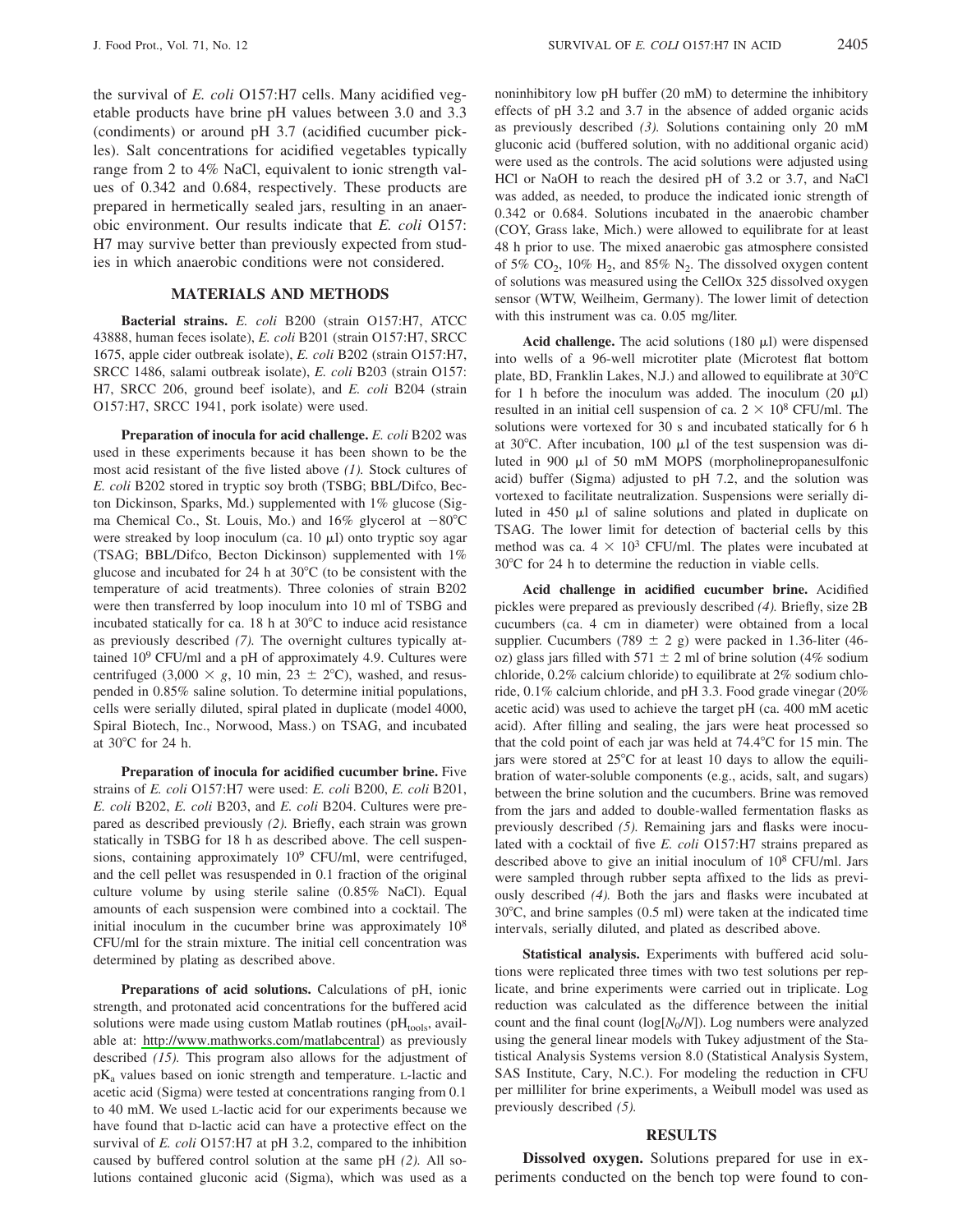

FIGURE 1. Log reductions of E. coli 0157:H7 in a range of ionic strengths after  $6$  h under  $(A)$  aerobic and  $(B)$  oxygen-limiting conditions at pH 3.2 (empty bars) and 3.7 (striped bars). All solutions were incubated at  $30^{\circ}$ C for 6 h. Error bars indicate the standard deviation for three trials. Identical letters over error bars indicate that there is no significant difference between treatments (P  $> 0.05$ ); capital letters, pH 3.2; lowercase, pH 3.7.

tain 5.3  $\pm$  0.2 mg of dissolved oxygen per liter at 25  $\pm$ 2°C and were designated "aerobic." The maximum dissolved oxygen concentration of distilled water at sea level  $(37^{\circ}C)$  is approximately 6.7 mg/liter (0.21 mM). The solutions in the anaerobic chamber equilibrated for up to 1 week had oxygen-limiting conditions and retained 0.05 mg of dissolved oxygen per liter or less and were designated "anaerobic."

**Ionic strength.** The log reductions of *E. coli* O157:H7 cells recovered from solutions with various ionic strengths  $(\mu)$  buffered at pH 3.2 and 3.7 (adjusted with HCl) are shown in Figure 1A and 1B. There were no significant differences ( $P > 0.05$ ) in cell survival between  $\mu$  of 0.086 and  $\mu$  of 0.342 under aerobic conditions, regardless of pH. However, there was a gradual decrease in the survival as the ionic strength increased up to  $1.14$  at pH 3.2 and 3.7 (Fig. 1A). Under anaerobic conditions  $(\leq 0.05 \text{ mg/liter}, \text{an}$ aerobic), cells treated with  $\mu$  of 0.342 were reduced by 1.19 log CFU/ml compared with only a 0.45-log CFU/ml reduction with  $\mu$  of 1.140 at pH 3.2 (Fig. 1B).



FIGURE 2. Log reductions of E. coli O157:H7 in concentrations of lactic acid after 6 h under (A) aerobic and  $(B)$  oxygen-limiting conditions with ionic strength  $(\mu)$  of 0.342 (empty bars) and 0.684 (striped bars) at pH 3.2. All solutions were incubated at 30 $^{\circ}$ C for 6 h. Error bars indicate the standard deviation for three trials. Identical letters over error bars indicate that there is no significant difference between treatments ( $P > 0.05$ ); capital letters,  $\mu$  $= 0.342$ ; lowercase,  $\mu = 0.684$ .

**Lactic acid.** The log reductions of *E. coli* O157:H7 cells recovered from solutions containing 0 to 40 mM protonated lactic acid at pH 3.2 are shown in Figure 2A and 2B. There was no significant difference ( $P > 0.05$ ) in the survival of *E. coli* O157:H7 cells recovered from the control solution and solutions containing up to 5 mM protonated lactic acid  $(\mu, 0.342)$  under aerobic conditions (Fig. 2A). There was a 1.67-log CFU/ml reduction in cells treated with 5 mM protonated lactic acid ( $\mu$ , 0.684) compared with a 2.96-log CFU/ml reduction in cells treated with the control solution. An increase in survival at 5 mM lactic acid (pH 3.2;  $\mu$ , 0.60 to 0.68; 25<sup>o</sup>C) was also reported by Bjornsdottir et al. (2). Under anaerobic conditions, there was no significant difference ( $P > 0.05$ ) in the reduction of E. coli O157:H7 cells treated with the control solution  $(0.85 \log CFU/ml)$  compared with 40 mM lactic acid  $(0.71$ log CFU/ml;  $\mu$ , 0.684) (Fig. 2B). Survival levels of cells treated with solutions with  $\mu$  of 0.342 and 0.684 were not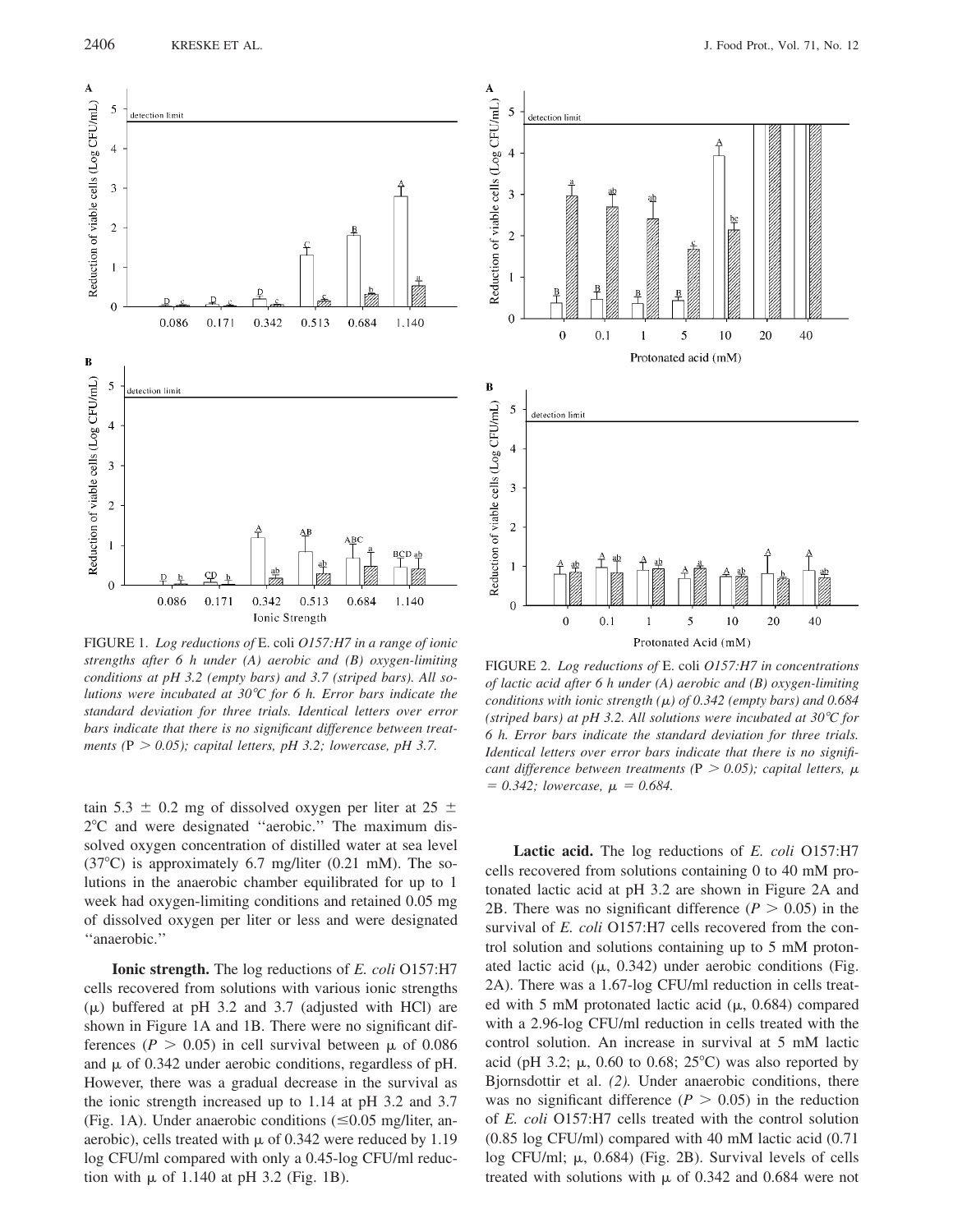

FIGURE 3. Log reductions of E. coli O157:H7 in concentrations of lactic acid after 6 h under (A) aerobic and  $(B)$  oxygen-limiting conditions with  $\mu$  of 0.342 (empty bars) and  $\mu$  of 0.684 (striped bars) at pH 3.7. All solutions were incubated at 30 $^{\circ}$ C for 6 h. Error bars indicate the standard deviation for three trials. Identical letters over error bars indicate that there is no significant difference between treatments (P  $> 0.05$ ); capital letters,  $\mu$  = 0.342; lowercase,  $\mu = 0.684$ .

significantly different ( $P > 0.05$ ) under anaerobic conditions.

The log reductions of E. coli O157:H7 cells recovered from solutions of protonated lactic acid (0 to 40 mM) at pH 3.7 are shown in Figure 3A and 3B. E. coli O157:H7 cells treated with 40 mM protonated lactic acid ( $\mu$ , 0.342) were reduced in number by 1.27 log CFU/ml, while cells in 40 mM protonated lactic acid ( $\mu$ , 0.684) were reduced by  $>4.7$  log CFU/ml. There was no significant difference  $(P > 0.05)$  in the survival of *E. coli* O157:H7 cells recovered from any test solutions with  $\mu$  of 0.342 under anaerobic conditions (Fig. 3B), and all anaerobic test solutions resulted in a reduction of  $\leq 0.58$  log CFU/ml regardless of ionic strength.

**Acetic acid.** The log reduction in *E. coli* O157:H7 cells recovered from solutions of protonated acetic acid (0 to 40 mM) at pH 3.2 are shown in Figure 4A and 4B. There was no significant difference ( $P > 0.05$ ) in the reduction of E. *coli* O157:H7 cells treated with acid solutions ranging from 0 to 20 mM protonated acetic acid at  $\mu$  of 0.342. For all



FIGURE 4. Log reductions of E. coli O157:H7 in concentrations of acetic acid after 6 h under (A) aerobic and (B) oxygen-limiting conditions with  $\mu$  of 0.342 (empty bars) and  $\mu$  of 0.684 (striped bars) at pH 3.2. All solutions were incubated at 30 $\degree$ C for 6 h. Error bars indicate the standard deviation for three trials. Identical letters over error bars indicate that there is no significant difference between treatments (P  $>$  0.05); capital letters,  $\mu$  = 0.342; lowercase,  $\mu = 0.684$ .

concentrations of protonated acetic acid tested, we observed a significant decrease in survival of E. coli O157:H7 cells treated with solutions of  $\mu$  of 0.684 compared to  $\mu$  of 0.342. E. coli O157:H7 cells treated with solutions with  $\mu$ of 0.684 decreased in survival as the concentration of acetic acid was increased up to 40 mM. Cells treated with solutions containing 40 mM protonated acetic acid were reduced by 2.20 log CFU/ml at  $\mu$  of 0.342 and by >4.7 log CFU/ml at  $\mu$  of 0.684. Under anaerobic conditions, there was no significant difference in the reduction of E. coli O157:H7 cells treated with solutions containing up to 40 mM acetic acid, regardless of ionic strength.

Cells treated with 40 mM protonated acetic acid (pH 3.7) at  $\mu$  of 0.342 and 0.684 were reduced by 0.62 and 1.26 log CFU/ml, respectively (data not shown). Solutions containing protonated acetic acid (up to 40 mM) were not significantly different ( $P \ge 0.05$ ) in reducing E. coli O157:H7 cells under anaerobic conditions  $(\leq 0.80 \log CFU/ml)$ , regardless of ionic strength (data not shown).

**Cucumber brine.** Survival of *E. coli* O157:H7 in acidified cucumber brine was measured in sealed jars, as well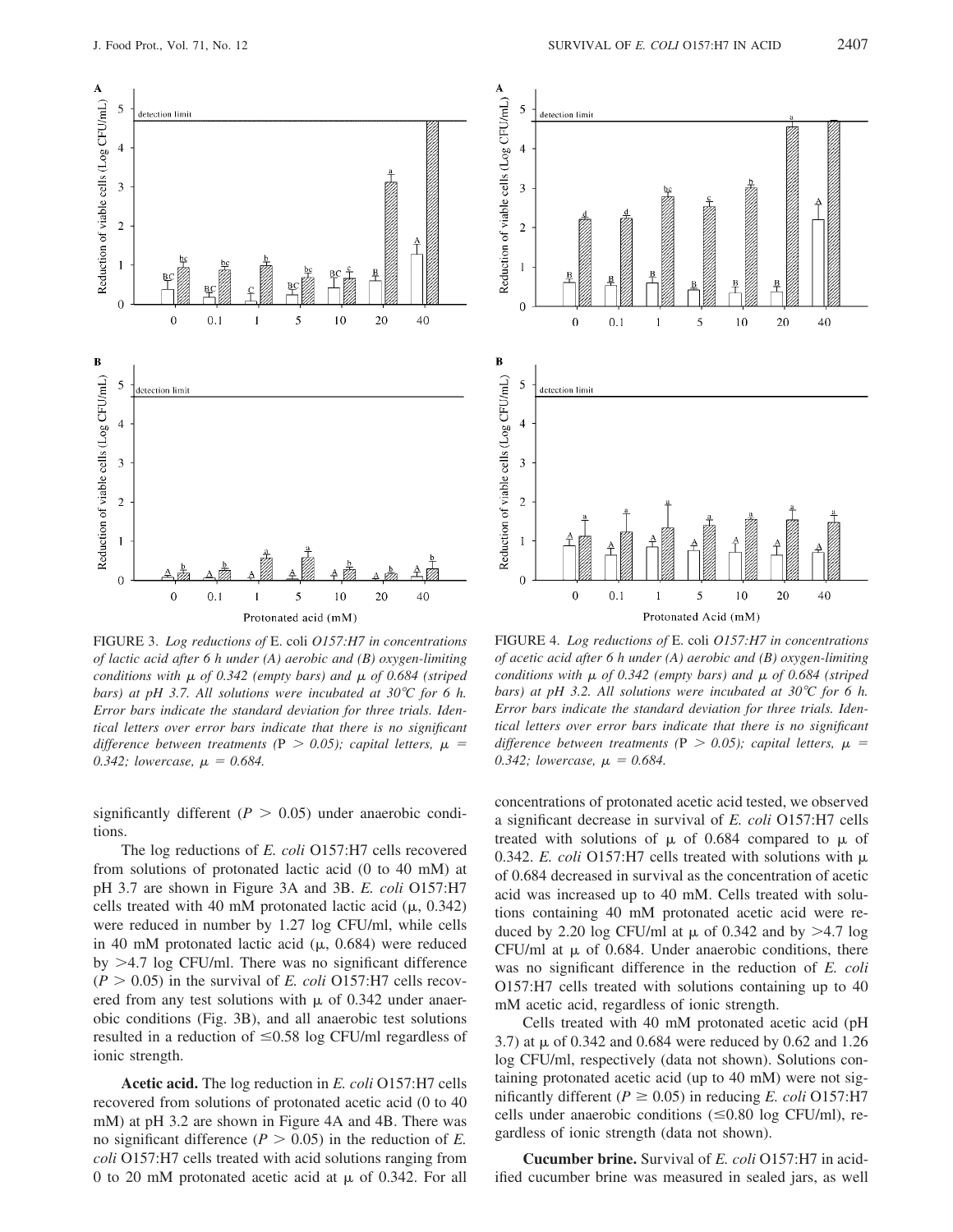as with the equilibrated brine removed from the jars. Immediately upon opening, the dissolved oxygen measured in the jars was 0.5 mg/liter; however, similar measurements were obtained with solutions having 0.05 mg/liter oxygen or less that were measured immediately upon removal from the anaerobic chamber (data not shown). With our apparatus, it was not possible to directly measure the dissolved oxygen in the sealed jars. The bacterial cell counts from the brine removed from the jars were below the limit of detection within 12 h. More than 60 h was required for the detection limit to be reached with cells inoculated and sampled through the septa in the jars (Figure 5). Because the brine composition, pH, and ionic strength were the same for all samples, the data indicate that reduced oxygen content of the brine in the jars was responsible for the 48-h difference in the time needed to achieve a 5-log reduction in E. coli O157:H7 cell numbers.

## **DISCUSSION**

We investigated the ability of E. coli O157:H7 to survive in acid solutions under anaerobic conditions. Acidified vegetable products such as pickles, banana peppers, and olives are typically prepared in hermetically sealed jars (anaerobic conditions). These types of products are protected through a hurdle strategy using a combination of pasteurization, salt (2 to 4%), and low pH (typically pH  $3$  to 4) via addition of organic acids. However, some acidified vegetable products cannot be pasteurized and maintain acceptable sensory properties. Although there have not been any known outbreaks of disease from acid-resistant vegetative pathogens in acidified vegetables, recent research  $(3, 4)$  has shown that E. coli O157:H7 can survive in these products.

Salt has long been used to preserve and flavor foods. Studies by Entani et al. (19) showed that NaCl worked synergistically with acetic acid to increase its bactericidal action against E. coli O157:H7. Clavero and Beuchat  $(11)$ demonstrated that the combination of decreased pH (pH 4.8) and water activity ( $a_w$  0.90, adjusted by NaCl) increased the inactivation or inhibition of E. coli O157:H7 in TSB at 30<sup>o</sup>C over 48 h. Our results show that the addition of NaCl to the organic acid solutions under aerobic, but not anaerobic, conditions correlated with a decrease in the survival of E. coli O157:H7 for the conditions tested. Additional studies with greater acid concentrations are needed to further investigate this effect.

Lactic acid is a common fermentation product and is used to lower the pH of foods  $(18, 25)$ . Acetic acid is used in the food industry as an acidulant and flavoring agent in food items. Organic acid toxicity for bacterial cells is attributed to lowering cytoplasmic pH and intracellular accumulation of acid anion (14). A >4.7-log CFU/ml reduction was achieved after 6 h when cells were treated with 40 mM protonated lactic or acetic acid at pH 3.2 ( $\mu$ , 0.684), regardless of ionic strength. Under anaerobic conditions, there was  $\leq$ 1.55-log CFU/ml reduction in the populations of E. coli O157:H7 incubated in these solutions. Cleary and McFeeters (12) found the dissolved oxygen content of commercial acidified cucumber pickles to be ca.  $0.45 \pm 0.9$ mg/liter when measurements were taken upon opening the



FIGURE 5. Survival of E. coli O157:H7 in acidified pickle brines. Bacteria cell counts were obtained from sealed jars through rubber septa (triangles) or in brine removed from jars and exposed to air (circles). The lines represent the Weibull models of each data point with three replications.

jars. Due to rapid equilibration, it is likely that the dissolved oxygen content was  $\leq 0.45$  mg/liter. As shown in Figure 5, once brine is exposed to dissolved oxygen, the survival of E. coli O157:H7 is significantly reduced. Further research is being carried out to investigate and exploit this phenomenon.

Previous experiments conducted on the inhibition of acid resistant pathogenic bacteria by organic acids have been confounded by differences in experimental design and methods for calculating acid effects. For example, data from Young and Foegeding (27) can be used to show that citric acid was more inhibitory to Listeria monocytogenes than lactic and acetic acids, based on protonated acid concentrations, but for total acid concentrations (acid anion plus the protonated acid), the order is reversed. Ryu et al.  $(24)$  and Deng et al.  $(13)$  found that acetic acid was the most inhibitory to E. coli O157:H7 when added to media to reach the desired pH. By controlling pH, ionic strength, and temperature, Bjornsdottir et al. (2) found that protonated lactic acid was the most inhibitory to E. coli O157: H7. However, these reports on the inhibitory effects of organic acids on *E. coli* O157:H7 do not take into consideration the effects of dissolved oxygen in the acid solutions.

We have demonstrated that an E. coli O157:H7 strain can survive significantly better in acid solutions under anaerobic conditions than under aerobic conditions. For the acid solutions tested in the absence of oxygen, E. coli O157:H7 was reduced only by  $\leq$ 1.55 log CFU/ml for all conditions tested. We found that increasing the incubation time from 6 h up to 24 h did not enhance the reduction of E. coli O157:H7 cells under anaerobic conditions (1). Under aerobic conditions,  $a > 4.7$ -log or greater reduction was observed. Results from previous research carried out with oxygen-containing bench-top solutions may not be representative of acid or acidified food products in hermetically sealed containers or anaerobic digestive organs of animals. Further characterization of the effect of oxygen limitation